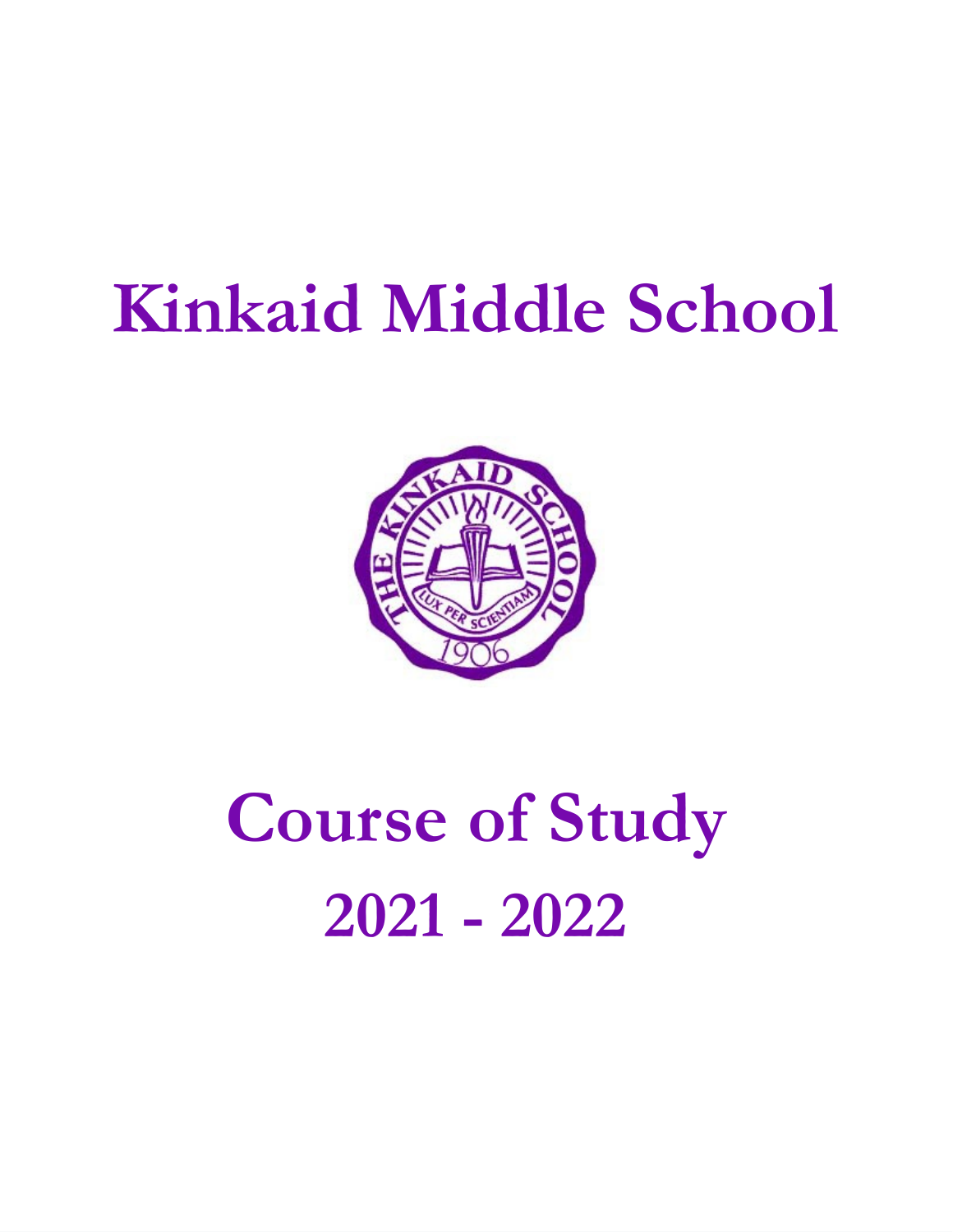## **FIFTH GRADE**

#### **FULL-TIME COURSES**

Writing Literature Mathematics History General Science

#### **HALF-TIME COURSES**

Academic Enrichment (Full-year) French (One semester) Spanish (One semester) Reading (Full year, By recommendation only)

#### **FINE ARTS ROTATION**

Music (One quarter) Art (One quarter) Creative Drama (One quarter) Creative Movement (One quarter)

#### **ATHLETICS PROGRAM**

Physical Education

### **SIXTH GRADE**

#### **FULL-TIME COURSES**

English History Mathematics Mathematics Honors (By recommendation only) Earth and Space Science World Language (French or Spanish) Introductory Spanish (By recommendation only) Reading (By recommendation only)

#### **HALF-TIME COURSES**

Computer Writing Conventions

#### **FINE ARTS ROTATION**

Art (One quarter) Band (One quarter) Orchestra (One quarter) Choir (One quarter)

#### **ATHLETICS PROGRAM**

Physical Education Track & Field – Spring (Optional)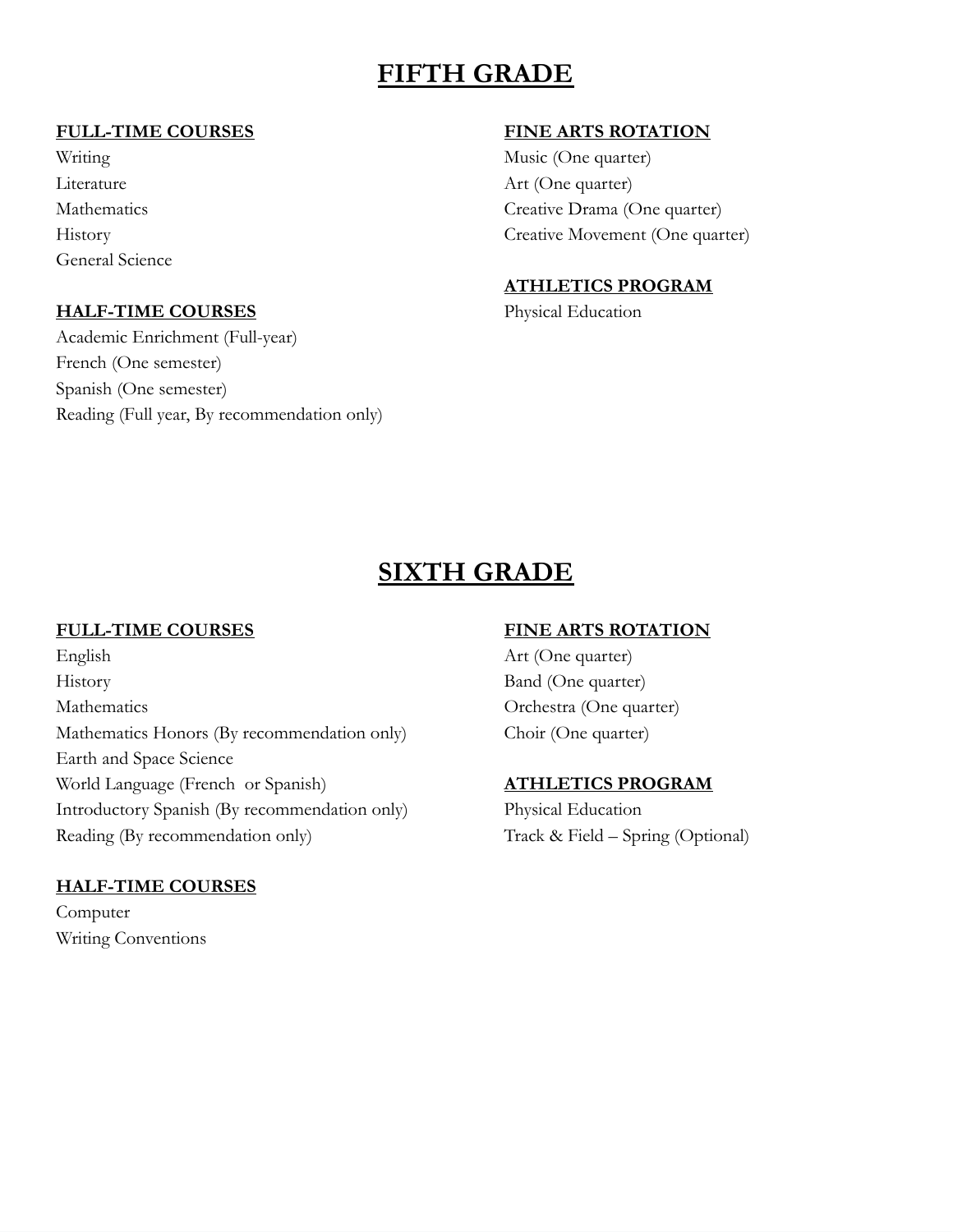## **SEVENTH GRADE**

#### **FULL-TIME COURSES**

English History Pre-Algebra Pre-Algebra Honors (By recommendation only) Honors Algebra (By recommendation only) Life Science World Language (French or Spanish ) Reading (By recommendation only) Debate (One trimester) Speech & Drama (One trimester) Human Development (One trimester)

#### **ELECTIVES**

*Students choose one music course and one other elective.* Band Band - Full Time Choir Orchestra Orchestra - Full-Time Art Computer Creative Writing Dance Technical Theatre Yearbook

#### **ATHLETICS PROGRAM**

Kinkaid offers a full range of sports opportunities to our Middle School students. As a member of an athletic team, students will learn the fundamentals necessary to continue developing and improving individual skills. Athletics team participation is required in all three seasons of seventh grade.

|        | <b>Boys Sports</b>                                      | <b>Girls Sports</b>                                                |
|--------|---------------------------------------------------------|--------------------------------------------------------------------|
| Fall   | <b>Cross Country</b><br>Football<br>Volleyball          | <b>Cross Country</b><br>Cheerleading<br>Field Hockey<br>Volleyball |
| Winter | Basketball<br>Soccer<br>Swimming<br>Wrestling           | Basketball<br>Soccer<br>Swimming                                   |
| Spring | Baseball<br>Golf<br>Lacrosse<br>Tennis<br>Track & Field | Softball<br>Golf<br>Lacrosse<br>Tennis<br>Track & Field            |